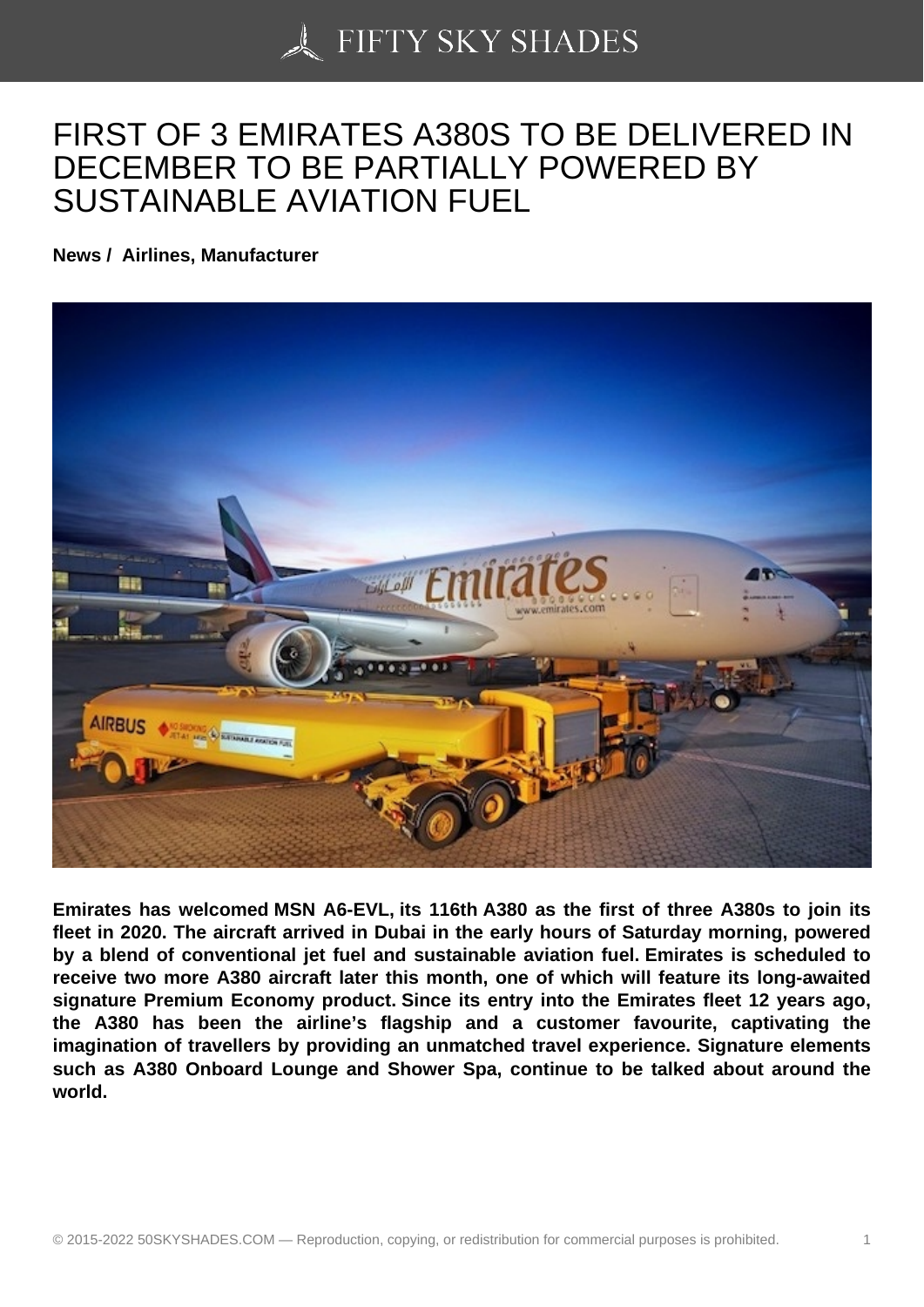**The Emirates A380 experience remains highly sought after by customers, with many ensuring they book their travel on this aircraft to experience its spaciousness, quietness and comfort across every cabin. Emirates has recently reinstated its iconic products for customers to enjoy, balancing an elevated experience during the pandemic with measures that prioritise the health and wellbeing of passengers.**



**Sir Tim Clark, President of Emirates Airline said: "The A380 has been a success story for Emirates, and this is reflected in the strong customer interest wherever we've deployed the aircraft over the years. The A380 has helped us efficiently serve customer demand at slot constrained airports and also on trunk routes, supporting our long-haul hub operations. Importantly, with the space and technology on this aircraft, we've been able to introduce new concepts onboard that have transformed the flying experience for the better. We look forward to introducing our Premium Economy experience on which will make its debut on an A380 in the coming months, and we will continue to invest in our world-class A380 product experience. The A380 will remain our flagship for the next decade, and we will redeploy it on more routes as travel demand returns."**

The A380 currently flies to Cairo, Amman, Paris, London, Guangzhou, Manchester and Moscow and recently services have been ramped up to four daily A380s on London Heathrow and daily flights to Moscow. The double-decker is also demonstrating its versatility by being utilised as a 'mini-freighter' on select cargo charter operations to transport urgently required cargo across the Emirates network.

The delivery flight for the newest member of the Emirates fleet was powered by a blend of jet fuel and sustainable aviation fuel (SAF). This is the first time the airline is using sustainable aviation fuel to power an A380. The biofuel used for the flight was produced from used cooking oil in Finland.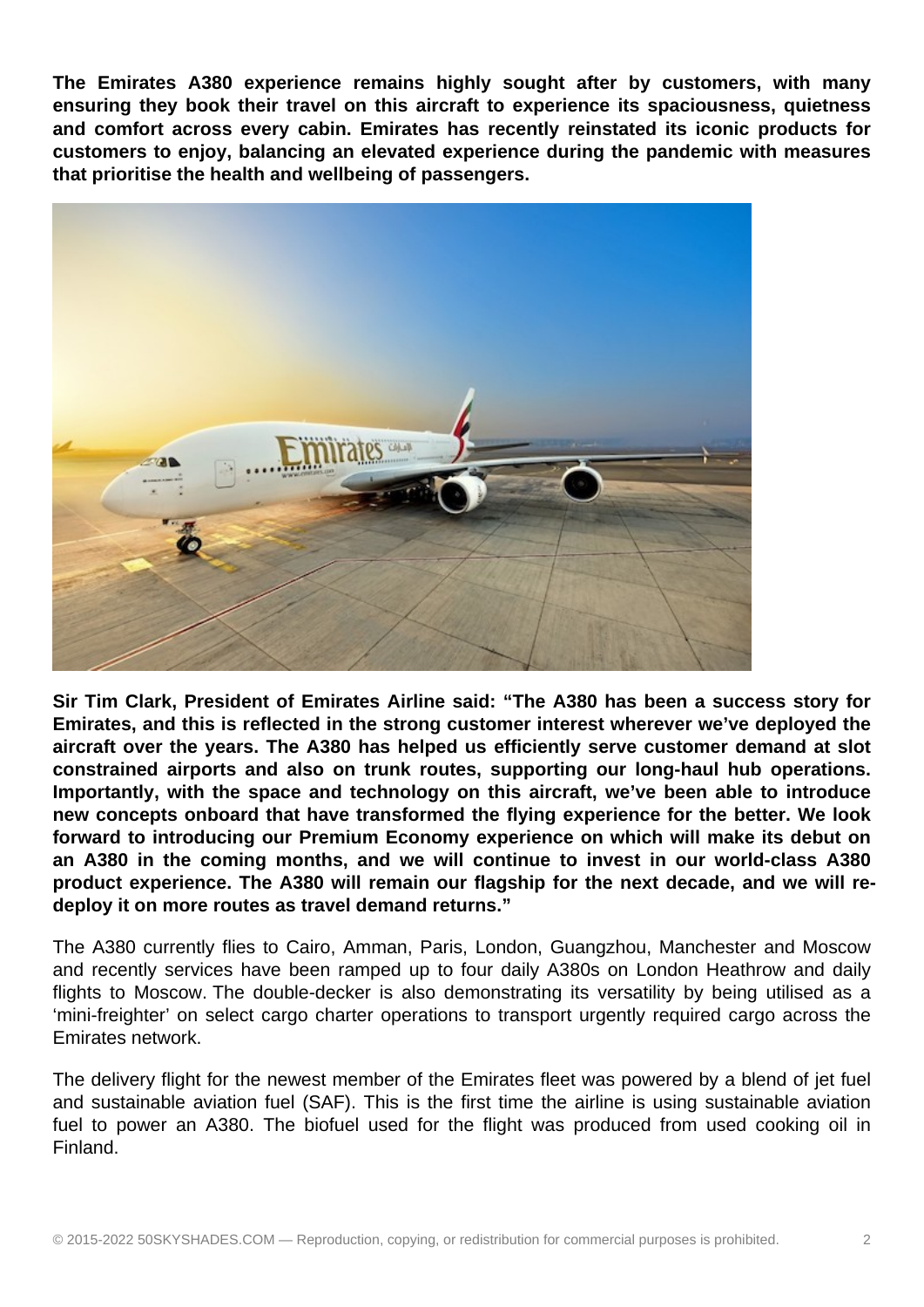

**Sir Tim commented on the airline's commitment to reducing its environmental impact:** " **Sustainability remains very much on our agenda at Emirates. We are watching developments in sustainable aviation fuel very closely, and we look forward to a time when it can be produced at scale, and in a cost competitive manner. Our latest A380 delivery flight was partially powered by sustainable aviation fuel and this is a positive step towards reducing our overall emissions."**

Emirates continues to support initiatives that contribute to the development of the SAF industry and wider deployment of biofuels. The airline is part of the Steering Committee of the Clean Skies for Tomorrow coalition, established by the World Economic Forum to promote the development of SAF. Emirates has also supported a series of webinars on the future of SAF in the UAE, hosted by Khalifa University. A third of Emirates' crew transportation buses in Dubai currently are powered by biofuels, with its one of its main crew bus transport contractors, Al Wegdaniyah, adopting biofuel supplied by Neutral Fuels.

Emirates continues to take significant steps towards emissions reduction. In addition to operating modern and fuel efficient aircraft with an average age of 6.5 years, Emirates also has a comprehensive fuel efficiency programme that has implemented a range of initiatives including working with air navigation providers on "flex tracks", or flexible routings that create the most efficient flight plan for each flight.

Emirates also runs a robust fuel monitoring system. On the ground, the airline implements fuelefficient practices where possible, such as the use of power units that consume less energy, and switching one or two engines off while taxiing in after landing. Other operating initiatives include idle reverse thrust on landing, loading efficiency improvements, aircraft weight management, and the introduction of electronic flight bags for cockpit crew.